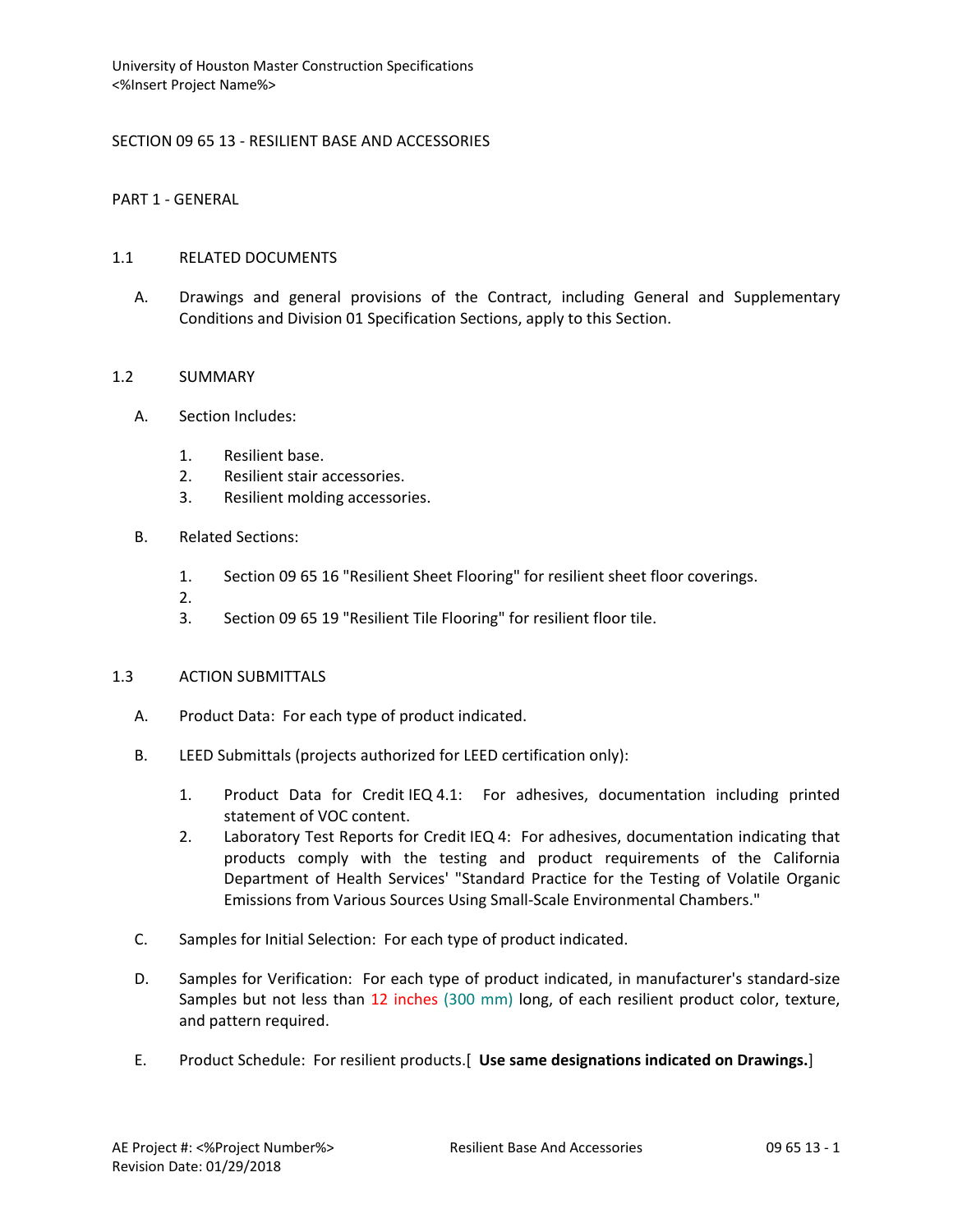## 1.4 MAINTENANCE MATERIAL SUBMITTALS

- A. Furnish extra materials that match products installed and that are packaged with protective covering for storage and identified with labels describing contents.
	- 1. Furnish not less than [**10 linear feet (3 linear m)**] <**Insert length**> for every [**500 linear feet (150 linear m)**] <**Insert length**> or fraction thereof, of each type, color, pattern, and size of resilient product installed.

## 1.5 QUALITY ASSURANCE

- A. Fire-Test-Response Characteristics: As determined by testing identical products according to ASTM E 648 or NFPA 253 by a qualified testing agency.
	- 1. Critical Radiant Flux Classification: Class I, not less than 0.45 W/sq. cm.
- B. Mockups: Provide resilient products with mockups specified in other Sections.

## 1.6 DELIVERY, STORAGE, AND HANDLING

A. Store resilient products and installation materials in dry spaces protected from the weather, with ambient temperatures maintained within range recommended by manufacturer, but not less than 50 deg F (10 deg C) or more than 90 deg F (32 deg C).

## 1.7 PROJECT CONDITIONS

- A. Maintain ambient temperatures within range recommended by manufacturer, but not less than [**70 deg F (21 deg C)**] <**Insert temperature**> or more than [**95 deg F (35 deg C)**] <**Insert temperature**>, in spaces to receive resilient products during the following time periods:
	- 1. 48 hours before installation.
	- 2. During installation.
	- 3. 48 hours after installation.
- B. Until Substantial Completion, maintain ambient temperatures within range recommended by manufacturer, but not less than [**55 deg F (13 deg C)**] <**Insert temperature**> or more than [**95 deg F (35 deg C)**] <**Insert temperature**>.
- C. Install resilient products after other finishing operations, including painting, have been completed.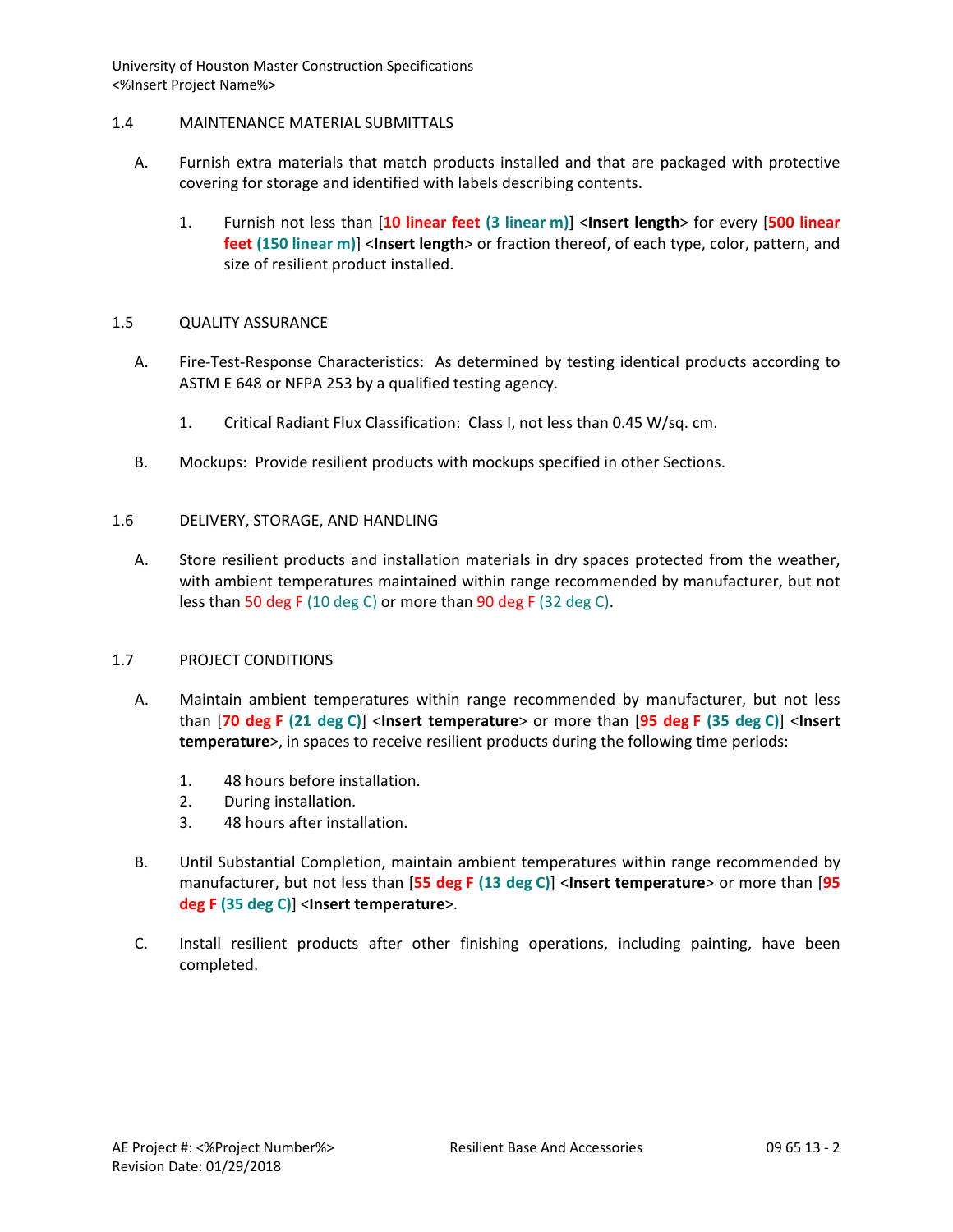PART 2 - PRODUCTS

## 2.1 RESILIENT BASE <**Insert drawing designation**>

- A. Resilient Base:
	- 1. [Manufacturers:](http://www.specagent.com/LookUp/?ulid=6279&mf=04&src=wd) Subject to compliance with requirements, provide products by one of the following :
		- a. [Armstrong World Industries, Inc.](http://www.specagent.com/LookUp/?uid=123456830765&mf=04&src=wd)
		- b. [Johnsonite.](http://www.specagent.com/LookUp/?uid=123456830770&mf=04&src=wd)
		- c. [Roppe Corporation, USA.](http://www.specagent.com/LookUp/?uid=123456830775&mf=04&src=wd)
		- d. Substitute: see section 01 25 00 Substitution Procedures.
- B. Resilient Base Standard: ASTM F 1861.
	- 1. Material Requirement: [**Type TS (rubber, vulcanized thermoset)**] [**Type TP (rubber, thermoplastic)**] [**Type TS (rubber, vulcanized thermoset) or Type TP (rubber, thermoplastic)**].
	- 2. Manufacturing Method: [**Group I (solid, homogeneous)**] [**Group II (layered)**] [**Group I (solid, homogeneous) or Group II (layered)**].
	- 3. Style: [**Cove (base with toe)**] [**Straight (flat or toeless)**] [**Butt to (fit-to-floor)**] <**Insert special style**>.
- C. Minimum Thickness: [**0.125 inch (3.2 mm)**] [**0.080 inch (2.0 mm)**] <**Insert thickness**>.
- D. Height: [**2-1/2 inches (64 mm)**] [**4 inches (102 mm)**] [**6 inches (152 mm)**] [**As indicated on Drawings**].
- E. Lengths: [**Cut lengths, 48 inches (1219 mm) long**] [**Coils in manufacturer's standard length**] [**Cut lengths 48 inches (1219 mm) long or coils in manufacturer's standard length**].
- F. Outside Corners: [**Job formed**] [**Preformed**] [**Job formed or preformed**].
- G. Inside Corners: [**Job formed**] [**Preformed**] [**Job formed or preformed**].
- H. Finish: [**Satin**] [**Matte**] [**Low luster**] [**As selected by Architect from manufacturer's full range**].
- I. Colors and Patterns: [**As indicated by manufacturer's designations**] [**Match Architect's sample**] [**As selected by Architect from full range of industry colors**].
- 2.2 RESILIENT STAIR ACCESSORIES <**Insert drawing designation**>
	- A. Resilient Stair Treads:
		- 1. [Manufacturers:](http://www.specagent.com/LookUp/?ulid=6280&mf=04&src=wd) Subject to compliance with requirements, provide products by one of the following :
			- a. Burke Flooring Products; Division of Burke Industries, Inc.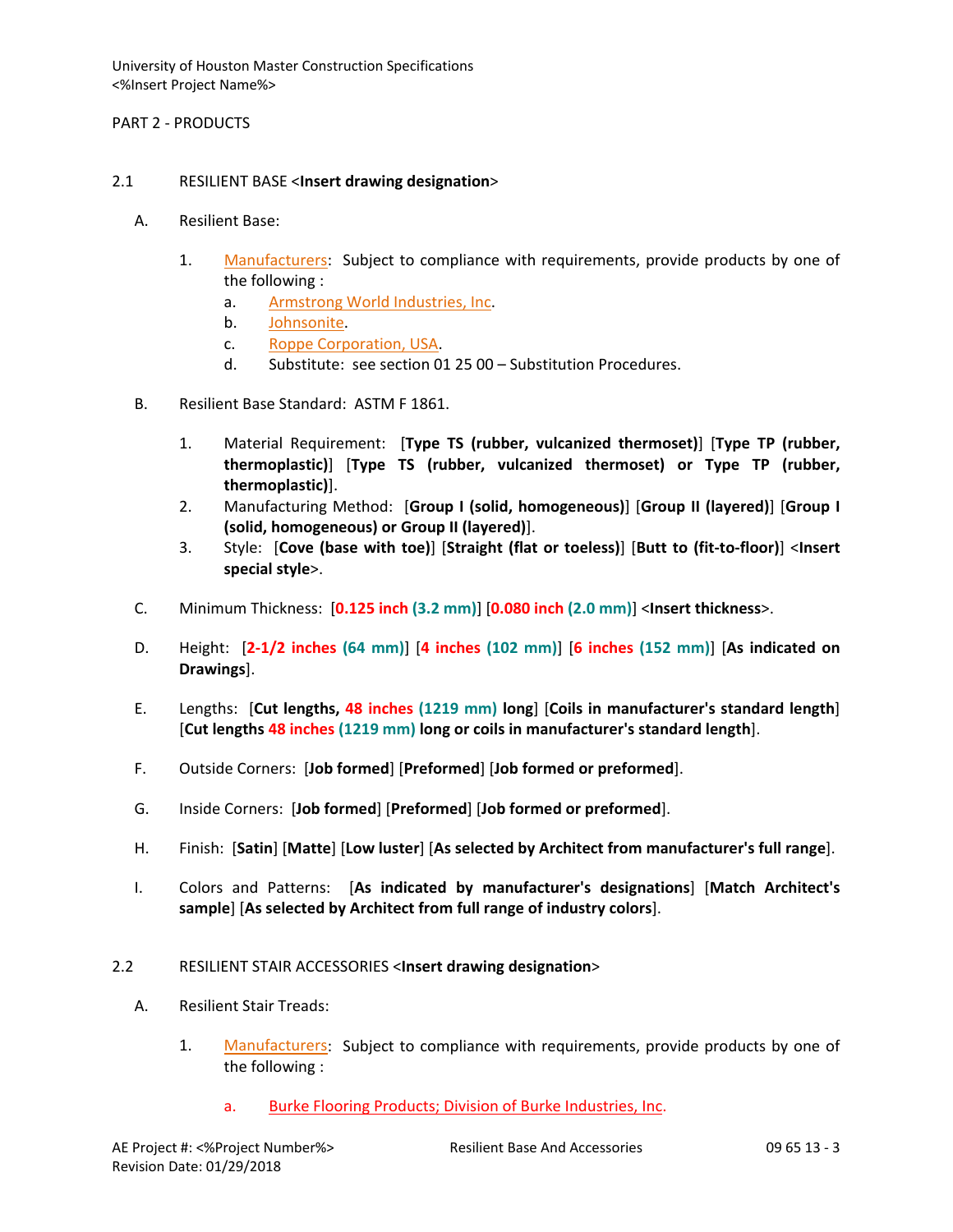- b. [Johnsonite.](http://www.specagent.com/LookUp/?uid=123456830781&mf=04&src=wd)
- c. [Roppe Corporation, USA.](http://www.specagent.com/LookUp/?uid=123456830787&mf=04&src=wd)
- d. Substitute: see section 01 25 00 Substitution Procedures.
- B. Resilient Stair Treads Standard: ASTM F 2169.
	- 1. Material Requirement: [**Type TV (vinyl, thermoplastic)**] [**Type TS (rubber, vulcanized thermoset)**] [**Type TP (rubber, thermoplastic)**] [**Type TS (rubber, vulcanized thermoset) or Type TP (rubber, thermoplastic)**].
	- 2. Surface Design:
		- a. Class 1, Smooth (flat).
		- b. Class 2, Pattern: [**Raised-disc design**] [**Raised-square design**] [**Raised-chevron design**] [**Raised-diamond design**] [**Raised-rib design**] [**Raised-rib design with abrasive strips**] <**Insert pattern**>.
	- 3. Manufacturing Method: [**Group 1, tread with embedded abrasive strips**] [**Group 2, tread with contrasting color for the visually impaired**].
- C. Nosing Style: [**Square, adjustable to cover angles between 60 and 90 degrees**] [**Square**] [**Round**].
- D. Nosing Height: [**1-1/2 inches (38 mm)**] [**2 inches (51 mm)**] [**2-3/16 inches (56 mm)**] <**Insert dimension**>.
- E. Thickness: [**1/4 inch (6 mm) and tapered to back edge**] <**Insert thickness**>.
- F. Size: Lengths and depths to fit each stair tread in [**one piece**] [**one piece or, for treads exceeding maximum lengths manufactured, in equal-length units**].
- G. Risers: Smooth, flat, [**coved-toe, 7 inches (178 mm) high by length matching treads**] [**toeless, height and length to cover risers**]; produced by same manufacturer as treads and recommended by manufacturer for installation with treads.
	- 1. Thickness: [**0.125 inch (3.2 mm)**] [**0.080 inch (2.0 mm)**] <**Insert thickness**>.
- H. Stringers: Of same thickness as risers, height and length after cutting to fit risers and treads and to cover stair stringers; produced by same manufacturer as treads and recommended by manufacturer for installation with treads.
- I. Colors and Patterns: [**As indicated by manufacturer's designations**] [**Match Architect's sample**] [**As selected by Architect from full range of industry colors**].
- 2.3 RESILIENT MOLDING ACCESSORY <**Insert drawing designation**>
	- A. Resilient Molding Accessory: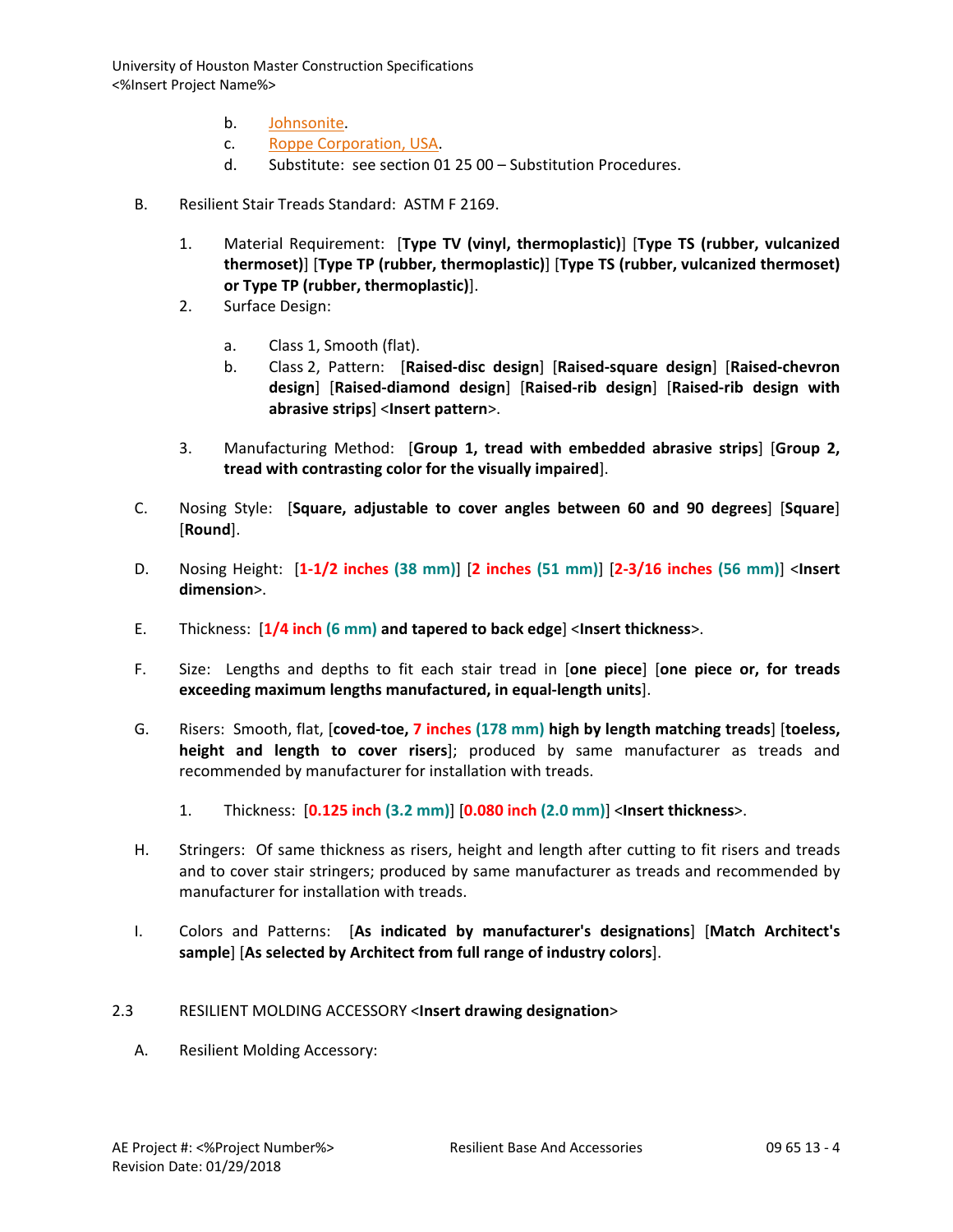- 1. [Manufacturers:](http://www.specagent.com/LookUp/?ulid=6281&mf=04&src=wd) Subject to compliance with requirements, provide products by one of the following :
	- a. Burke Flooring Products; Division of Burke Industries, Inc.
	- b. [Johnsonite.](http://www.specagent.com/LookUp/?uid=123456830791&mf=04&src=wd)
	- c. [Roppe Corporation, USA.](http://www.specagent.com/LookUp/?uid=123456830793&mf=04&src=wd)
	- d. Substitute: see section 01 25 00 Substitution Procedures.
- B. Description: [**Cap for cove carpet**] [**Cap for cove resilient floor covering**] [**Carpet bar for tackless installations**] [**Carpet edge for glue-down applications**] [**Nosing for carpet**] [**Nosing for resilient floor covering**] [**Reducer strip for resilient floor covering**] [**Joiner for tile and carpet**] [**Transition strips**] <**Insert description**>.
- C. Material: [**Vinyl**] [**Rubber**].
- D. Profile and Dimensions: [**As indicated**] <**Insert profile and dimensions**>.
- E. Colors and Patterns: [**As indicated by manufacturer's designations**] [**Match Architect's sample**] [**As selected by Architect from full range of industry colors**].

## 2.4 INSTALLATION MATERIALS

- A. Trowelable Leveling and Patching Compounds: Latex-modified, portland cement based or blended hydraulic-cement-based formulation provided or approved by manufacturer for applications indicated.
- B. Adhesives: Water-resistant type recommended by manufacturer to suit resilient products and substrate conditions indicated.
	- 1. Adhesives shall have a VOC content of 50 g/L or less when calculated according to 40 CFR 59, Subpart D (EPA Method 24)[**, except that adhesive for rubber stair treads shall have a VOC content of 60 g/L or less**].
	- 2. Adhesives shall comply with the testing and product requirements of the California Department of Health Services' "Standard Practice for the Testing of Volatile Organic Emissions from Various Sources Using Small-Scale Environmental Chambers."
- C. Stair-Tread-Nose Filler: Two-part epoxy compound recommended by resilient tread manufacturer to fill nosing substrates that do not conform to tread contours.
- D. Metal Edge Strips: Extruded aluminum with mill finish of width shown, of height required to protect exposed edges of tiles, and in maximum available lengths to minimize running joints.
- E. Floor Polish: Provide protective liquid floor polish products as recommended by resilient stair tread manufacturer.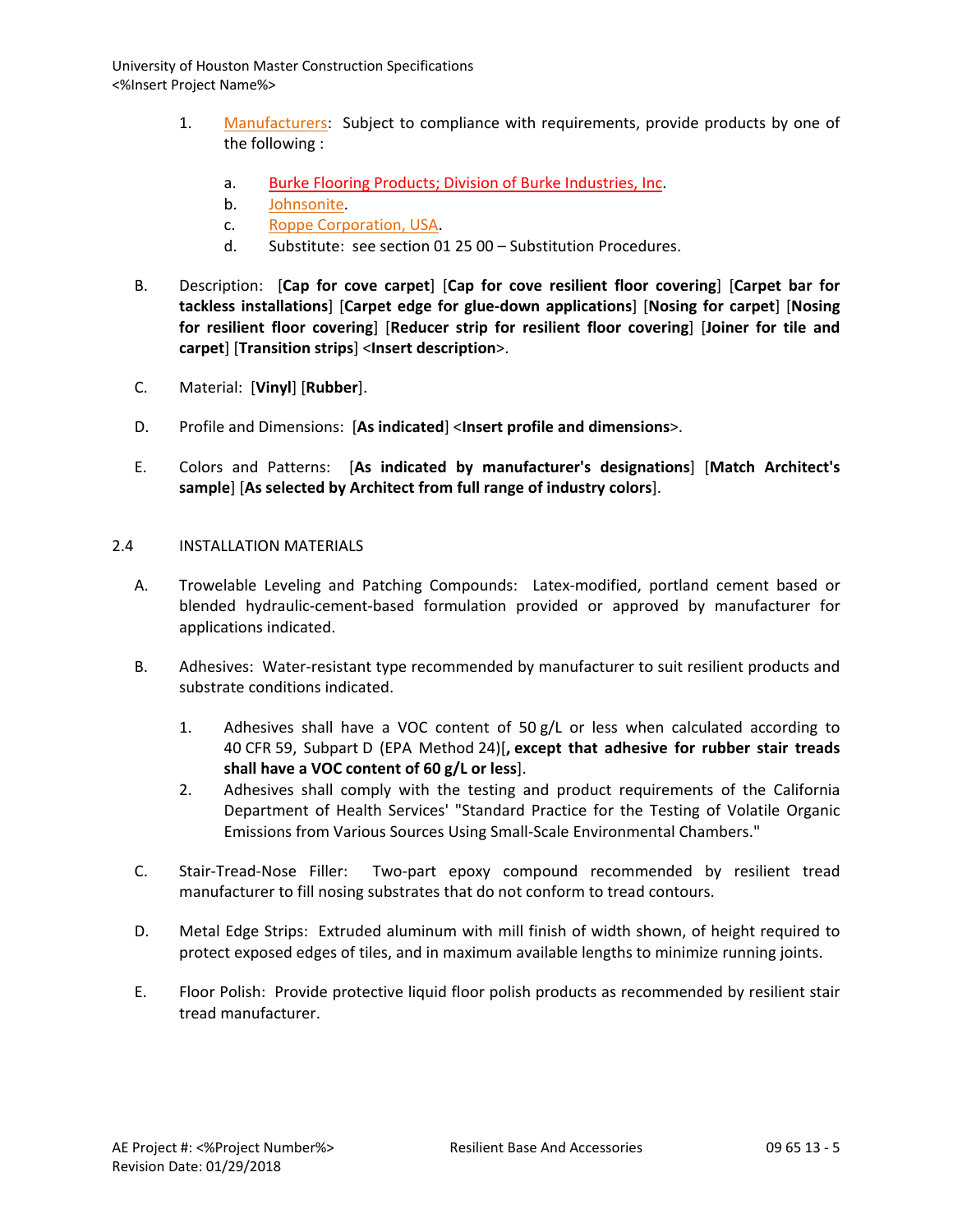### PART 3 - EXECUTION

#### 3.1 EXAMINATION

- A. Examine substrates, with Installer present, for compliance with requirements for maximum moisture content and other conditions affecting performance of the Work.
- B. Verify that finishes of substrates comply with tolerances and other requirements specified in other Sections and that substrates are free of cracks, ridges, depressions, scale, and foreign deposits that might interfere with adhesion of resilient products.
- C. Proceed with installation only after unsatisfactory conditions have been corrected.

#### 3.2 PREPARATION

- A. Prepare substrates according to manufacturer's written instructions to ensure adhesion of resilient products.
- B. Concrete Substrates for Resilient Stair Treads and Accessories: Prepare according to ASTM F 710.
	- 1. Verify that substrates are dry and free of curing compounds, sealers, and hardeners.
	- 2. Remove substrate coatings and other substances that are incompatible with adhesives and that contain soap, wax, oil, or silicone, using mechanical methods recommended by manufacturer. Do not use solvents.
	- 3. Alkalinity and Adhesion Testing: Perform tests recommended by manufacturer.
	- 4. Moisture Testing: Perform tests recommended by manufacturer[ **and as follows**]. Proceed with installation only after substrates pass testing.
		- a. Perform anhydrous calcium chloride test, ASTM F 1869. Proceed with installation only after substrates have maximum moisture-vapor-emission rate of [**3 lb of water/1000 sq. ft. (1.36 kg of water/92.9 sq. m)**] <**Insert emission**> in 24 hours.
		- b. Perform relative humidity test using in situ probes, ASTM F 2170. Proceed with installation only after substrates have maximum [**75 percent**] <**Insert acceptable percentage**> relative humidity level measurement.
- C. Fill cracks, holes, and depressions in substrates with trowelable leveling and patching compound and remove bumps and ridges to produce a uniform and smooth substrate.
- D. Do not install resilient products until they are same temperature as the space where they are to be installed.
	- 1. Move resilient products and installation materials into spaces where they will be installed at least 48 hours in advance of installation.
- E. Sweep and vacuum clean substrates to be covered by resilient products immediately before installation.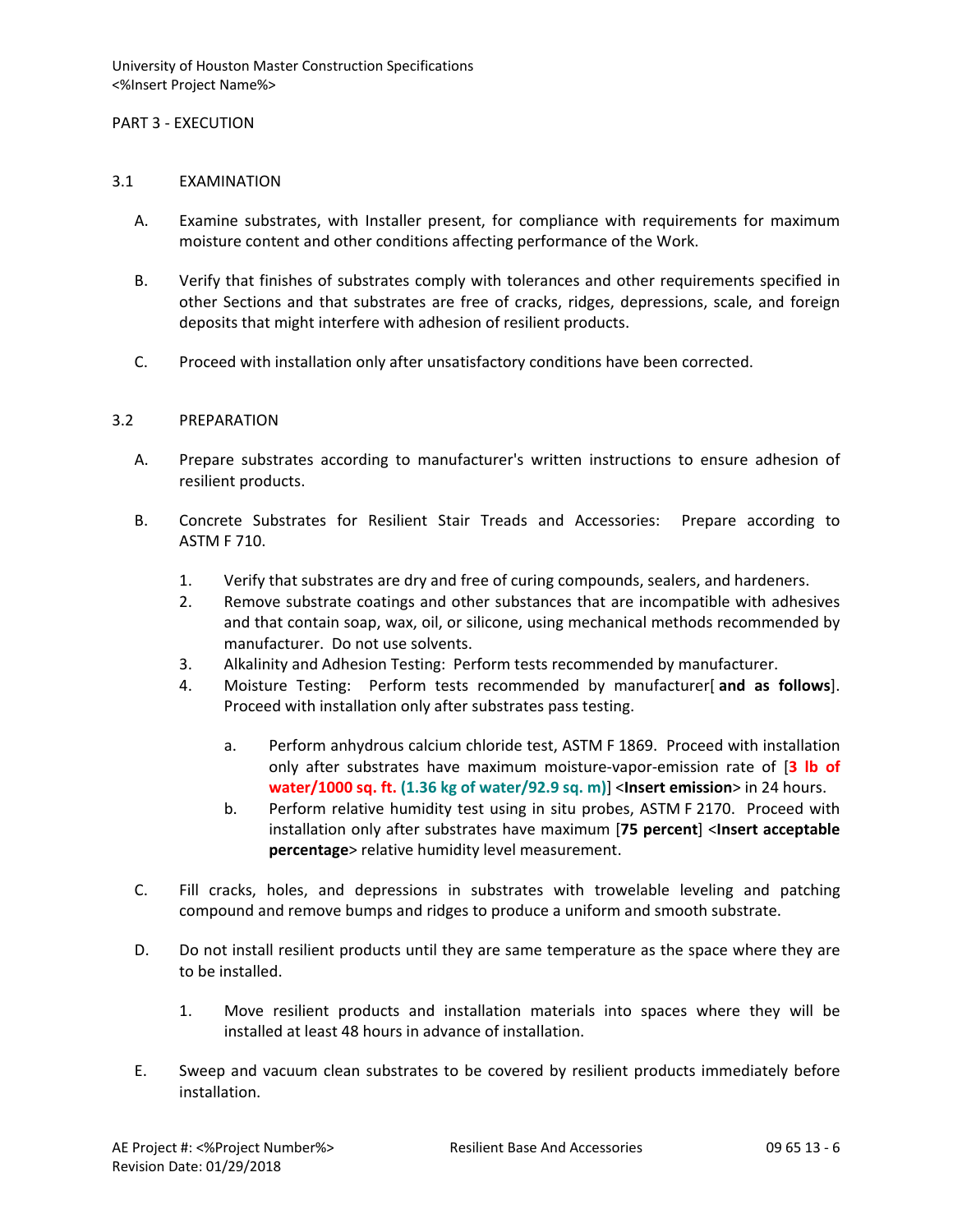## 3.3 RESILIENT BASE INSTALLATION

- A. Comply with manufacturer's written instructions for installing resilient base.
- B. Apply resilient base to walls, columns, pilasters, casework and cabinets in toe spaces, and other permanent fixtures in rooms and areas where base is required.
- C. Install resilient base in lengths as long as practicable without gaps at seams and with tops of adjacent pieces aligned.
- D. Tightly adhere resilient base to substrate throughout length of each piece, with base in continuous contact with horizontal and vertical substrates.
- E. Do not stretch resilient base during installation.
- F. On masonry surfaces or other similar irregular substrates, fill voids along top edge of resilient base with manufacturer's recommended adhesive filler material.
- G. Preformed Corners: Install preformed corners before installing straight pieces.
- H. Job-Formed Corners:
	- 1. Outside Corners: Use straight pieces of maximum lengths possible. Form without producing discoloration (whitening) at bends.
	- 2. Inside Corners: Use straight pieces of maximum lengths possible.

#### 3.4 RESILIENT ACCESSORY INSTALLATION

- A. Comply with manufacturer's written instructions for installing resilient accessories.
- B. Resilient Stair Accessories:
	- 1. Use stair-tread-nose filler to fill nosing substrates that do not conform to tread contours.
	- 2. Tightly adhere to substrates throughout length of each piece.
	- 3. For treads installed as separate, equal-length units, install to produce a flush joint between units.
- C. Resilient Molding Accessories: Butt to adjacent materials and tightly adhere to substrates throughout length of each piece. Install reducer strips at edges of [**carpet**] [**resilient floor covering**] that would otherwise be exposed.

#### 3.5 CLEANING AND PROTECTION

- A. Comply with manufacturer's written instructions for cleaning and protection of resilient products.
- B. Perform the following operations immediately after completing resilient product installation: